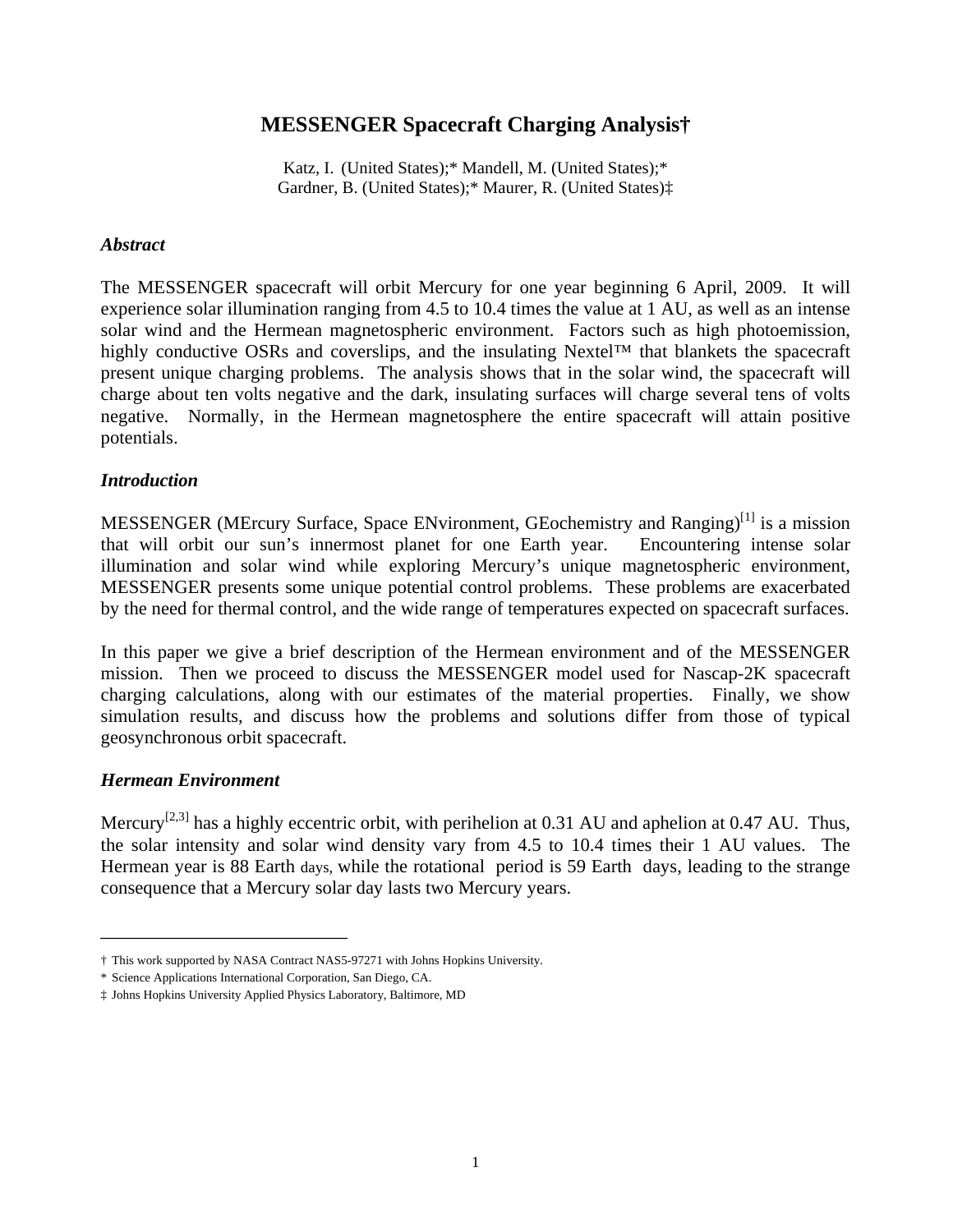The interplanetary environment in the vicinity of Mercury's orbit was observed by the Helios missions during 1974-80<sup>[4,5]</sup>. All of the major parameters had broad distributions, but were consistent with what would be expected by scaling the 1 AU values. For example, the solar wind density was measured to average  $60 \text{ cm}^3$  with a standard deviation of 44 cm<sup>-3</sup>. with a standard deviation of  $44 \text{ cm}^{-3}$ . -3 .

The only spacecraft to have a close encounter with Mercury was Mariner  $10^{[5,6]}$ , which came within , which came within 707 km of the surface on 29 March 1974, and within 327 km on 16 March 1975. Magnetometer measurements gave clear indications of the spacecraft's crossing the bow shock and magnetopause. The total time spent in Mercury's magnetosphere was less than one hour. Nonetheless, from these measurements researchers have estimated the subsolar distances for the magnetopause and bow shock (about 1.5 and 1.9 R<sub>M</sub> respectively) and Mercury's magnetic moment (about  $2.4 \times 10^{18}$  Am<sup>2</sup>).  $^{18}$  Am<sup>2</sup>).  $2\lambda$ ).

Mercury's magnetic dipole is much smaller than Earth's (about  $8\times10^{22}$  Am<sup>2</sup>), even when scaled by  $22$  Am<sup>2</sup>), even when scaled by ), even when scaled by the cube of the planetary radius. The small dipole moment, together with the increased solar wind pressure, makes the Hermean magnetosphere much smaller than Earth's. If we try to scale the structure of Earth's plasma environment to Mercury, we find that such features as the ionosphere and the radiation belts simply cannot exist, as they would be interior to the planet .

Mariner 10<sup>[6]</sup> detected energetic electrons and found evidence for substorms in Mercury's magnetosphere. Unfortunately, the electron detector had an upper limit of 690 eV. Most scans showed the peak electron energy well below this value, but at least a few scans measured the electron energy peak near or above the instrument's limit. So, the question of whether substorms are occasionally severe enough to produce charging environments similar to those in geosynchronous orbit remains open.

# *MESSENGER Mission*

MESSENGER<sup>[1]</sup> is scheduled for launch in March 2004. After two Venus flybys in 2004 and 2006, the spacecraft will reach Mercury in July 2007, executing two flybys one during 2007 and one in 2008. Mercury orbit insertion is scheduled for 6 April 2009, and the spacecraft will orbit Mercury for one Earth year (two Hermean solar days, or four Hermean years). The orbit is highly elliptical, with periapsis of 124-502 km near the northern polar zone and apoapsis of about 15,000 km. Over the course of each Hermean year the orbit evolves from noon-midnight with dark-side periapsis to noon-midnight with sun-side periapsis and back, with intervening dawn-dusk configurations, so that the full variety of Hermean conditions can be observed.

MESSENGER instrumentation includes a magnetometer (MAG) to map out the detailed structure and dynamics of Mercury's magnetic field, and an Energetic Particle and Plasma Spectrometer (EPPS) to measure the composition, spatial distribution, energy, and time-variability of charged particles within and surrounding Mercury's magnetosphere. Other instruments include the Mercury Dual Imaging System (MDIS), Gamma-Ray and Neutron Spectrometer (GRNS), Mercury Laser Altimeter (MLA), Mercury Atmospheric and Surface Composition Spectrometer (MASCS), X-ray Spectrometer (XRS), and Radio Science (RS). Details of the MESSENGER mission may be found at http://sd-www.jhuapl.edu/ MESSENGER/details.html.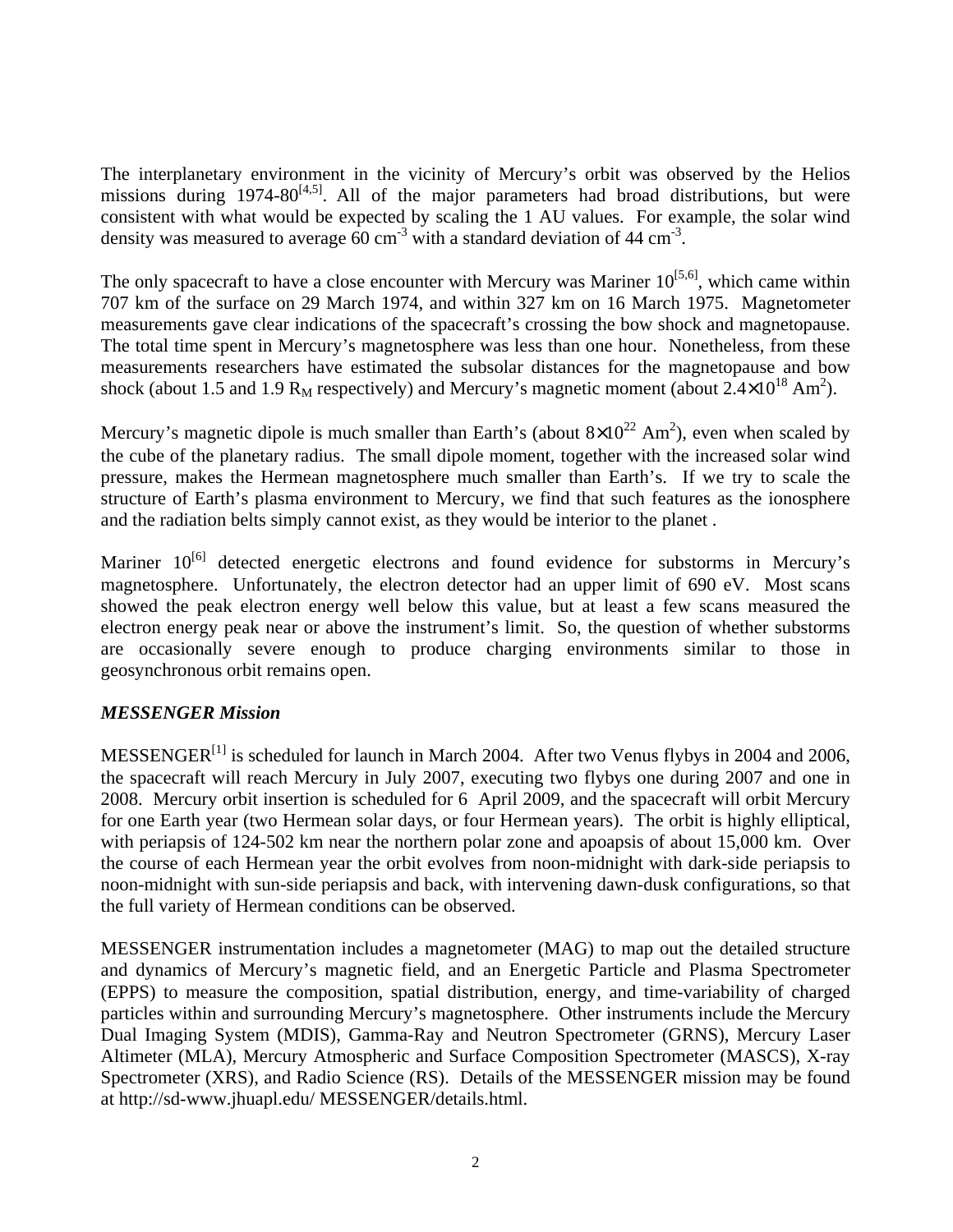### *Nascap-2K Model for MESSENGER*

Nascap-2K is a program supported by Air Force Research Laboratory (AFRL) and NASA's SEE (Space Environment Effects) Program to update the NASCAP/GEO spacecraft charging code. The NASCAP/GEO technology will be updated both to modern computers, programming languages, mathematical algorithms and software practices, and to encompass a broader range of space environments, both natural and spacecraft-induced. Nascap-2K is described in more detail elsewhere in this conference. In this work we used the Nascap-2K Object Definition Toolkit and the BEM (Boundary Element Method) charging module.

Figures 1 and 2 show the Nascap-2K model of the MESSENGER spacecraft. The prominent and unusual curved feature is the sunshade, which shields the entire spacecraft body from the intense direct sunlight. The sun-facing surface of the sunshade is made of Nextel<sup>TM</sup> AF-10 fabric<sup>[7]</sup>, which  $^{[7]}$  which , which not only can withstand extreme temperatures, but also has excellent thermal properties that limit the spacecraft's temperature to below 140 C. Most of the remaining spacecraft surfaces are also covered with Nextel™ AF-10, the exceptions being the solar array (see below) and the sides of the spacecraft facing the solar array (covered with OSRs). The model distinguishes between the sunfacing Nextel™ (HotNextel) and the fabric covering surfaces behind the sunshade (Nextel). The magnetometer boom will be wrapped with either Kapton or Nextel™ insulator.

The solar array is designed to operate at a maximum temperature of 130 C. Two measures are taken to limit the temperature to this value: (1) Two-thirds of the solar array surface is covered with OSRs in order to limit absorption of incident sunlight, and (2) the array can be rotated away from the sunfacing direction by about 38° (at aphelion) to about 70° (at perihelion) to reduce the incident solar energy. At this temperature, the conductivity of the glass material is about  $10^{-10}$  ( $\Omega$ -m)<sup>-1</sup>. This is  $-10$  (O m)  $-1$  This is  $(\Omega$ -m)<sup>-1</sup>. This is  $-1$  This is . This is sufficiently conductive to limit differential charging and to conduct significant plasma current to the underlying ground. For example, sixty volts across a coverslip produces a current of  $4\times10^{-5}$  Am<sup>-2</sup>,  $-5$  Am<sup>-2</sup>, -2 , which is comparable to photoemission current, and considerably higher than incident plasma current. As a result of these studies, the project has dropped a requirement for ITO coating of the OSRs and coverslips.

The remaining third of the solar array surface model is covered with solar cell coverslips. The strings run in the inboard-to-outboard direction of the panel, and are represented in the model by five bias levels. The coverslips and OSRs are assumed to be made of the same material, with the exception that the coverslip thickness is 150 microns, whereas the OSR thickness is baselined at 100 microns. The coverslips, array OSRs, and radiator OSRs (on the side of the spacecraft body) are assigned different material names, so that different conductivity values may be assigned.

The backs of the solar arrays are baselined as uncoated kapton. At this writing, AZ93 paint is being considered as an alternative material. The sides of the spacecraft body facing the arrays are covered with OSR radiators. Most of the remaining surfaces are coated with Nextel™ fabric, exceptions being the magnetometer boom (insulator-wrapped carbon composite), the adapter ring (anodized aluminum), and the engine nozzle (Columbium).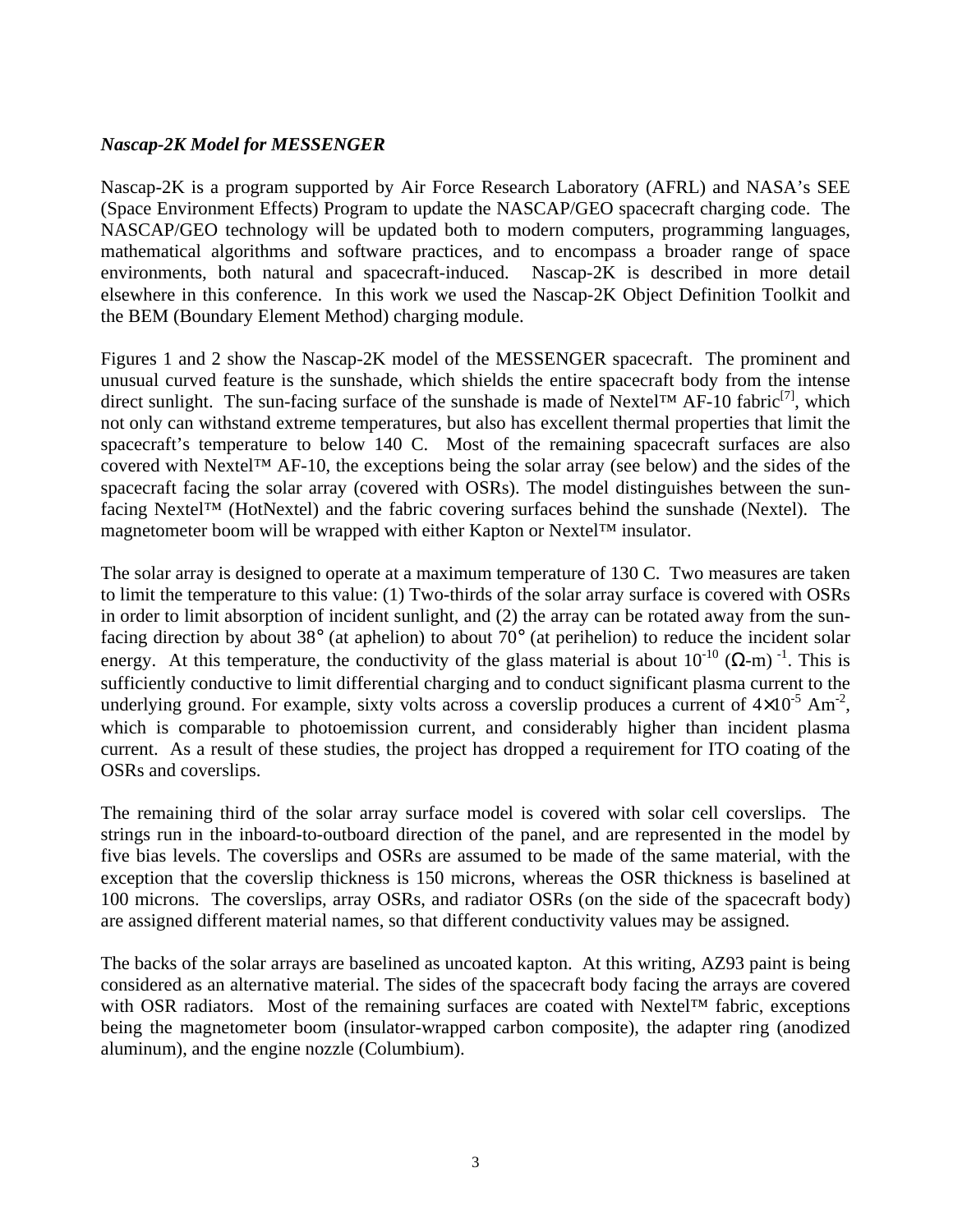

**Figure 1. View of MESSENGER model, showing solar arrays and sunshade.**



**Figure 2: View of MESSENGER modelshowing magnetometer boom, radiator OSRs, and anodized adapter ring.**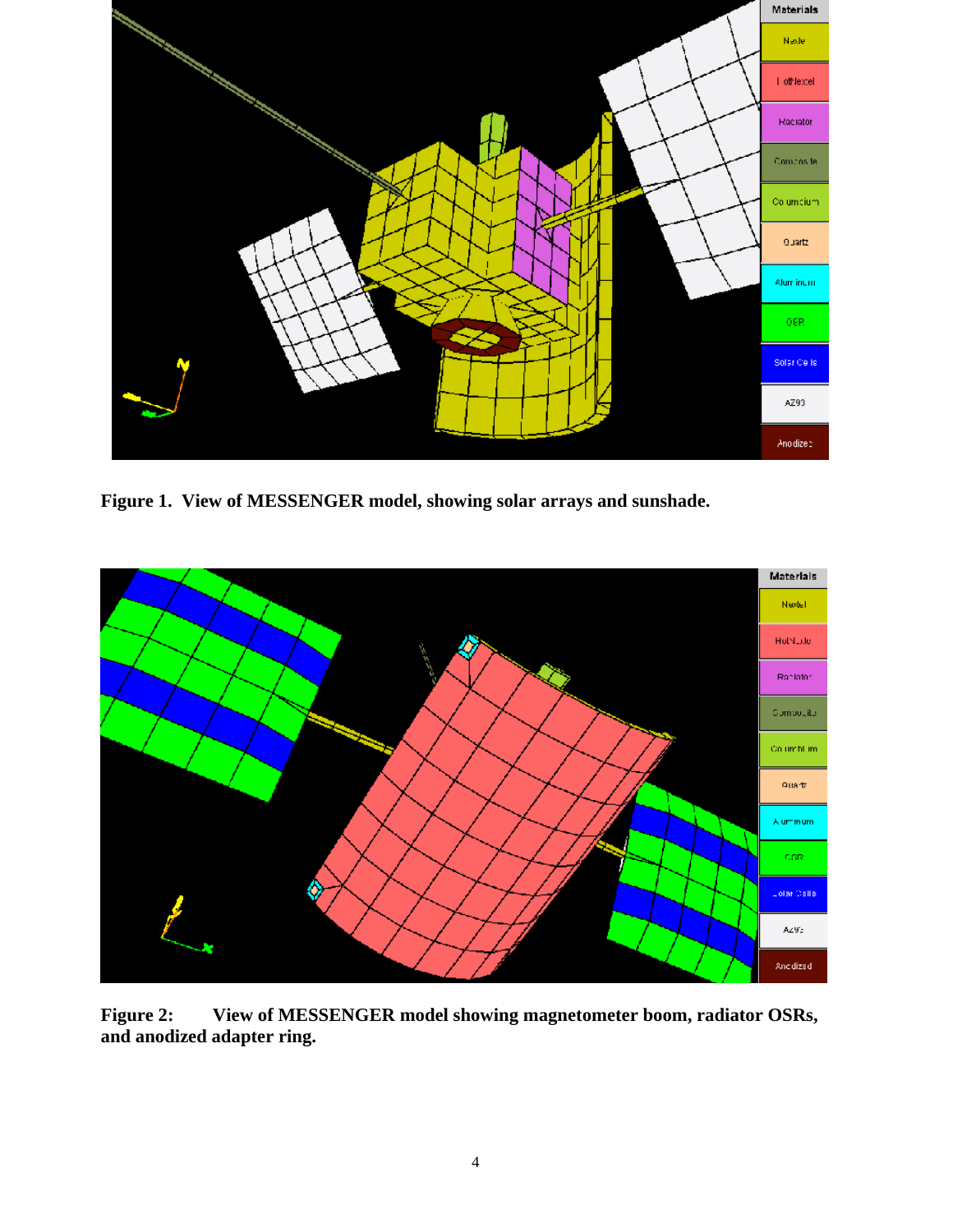At present, the science instrumentation has not been explicitly included in the model. The EPPS is located on the rear side panel (around the corner from the magnetometer boom, looking past one of the solar panels), and the MAG is on the end of the long boom. Most of the other instruments are located inside the adapter ring on the lower deck (opposite the nozzle).

#### *Charging Simulation Results*

Charging simulations to date have focussed on the year when MESSENGER is in orbit around Mercury. Apart from brief eclipse periods, the spacecraft is exposed to intense solar illumination (4.5 to 10.4 times its 1 AU value). A majority of its orbital time is outside the magnetosphere in the solar wind plasma, and some time is spent in the less dense plasma of the Hermean magnetosphere.

In these simulations we have taken the sun intensity multiplier as either 5.0 (with the arrays rotated 45°) or 10.0 (with the arrays rotated 65°), and the solar wind plasma density as either 30 or 100 cm **-** Construction of the <sup>3</sup>. Most of the runs took the electron temperature as 20 eV, with a few runs at 10 eV. The ions were modeled as an 800 eV beam from the sun, and the same shadowing factors were used for ions as for sunlight. The contract of the contract of the contract of the contract of the contract of the contract of the contract of the contract of the contract of the contract of the contract of the contract of the contract of the

Needless to say, we lack any secondary emission data for Nextel™ fabric. The chemical composition of Nextel™ is 62.5% Al<sub>2</sub>O<sub>3</sub>, 24.5% SiO<sub>2</sub>, and 13% B<sub>2</sub>O<sub>3</sub>. Initially we used glass-like parameters  $(\delta_{\text{max}}=2.4, \text{ E}_{\text{max}}=400 \text{ eV})$ , and later switched to values  $^{8}$  for alumina  $(\delta_{\text{max}}=6.4,$  $E_{\text{max}}$ =650 eV). The results showed little sensitivity to this switch, as both sets of parameters lead to charging for the assumed solar wind electron energy spectrum.

Because we expect some surfaces to charge more than a few volts positive, the integrated photoemission spectrum is needed to determine the effective photoemission coefficient vs. surface voltage (or electrostatic potential barrier). Figure 3 shows the spectrum used, which is based on data  $\left[5\right]$  from the WIND spacecraft, provided courtesy of the STEREO  $\left[10,11\right]$  program. The spectrum  $^{[10,11]}$  program. The spectrum is similar to a double Maxwellian with the two temperatures of 2 eV (as is customarily used for geosynchronous charging) and 10 eV (characterizing the higher-energy emitted electrons).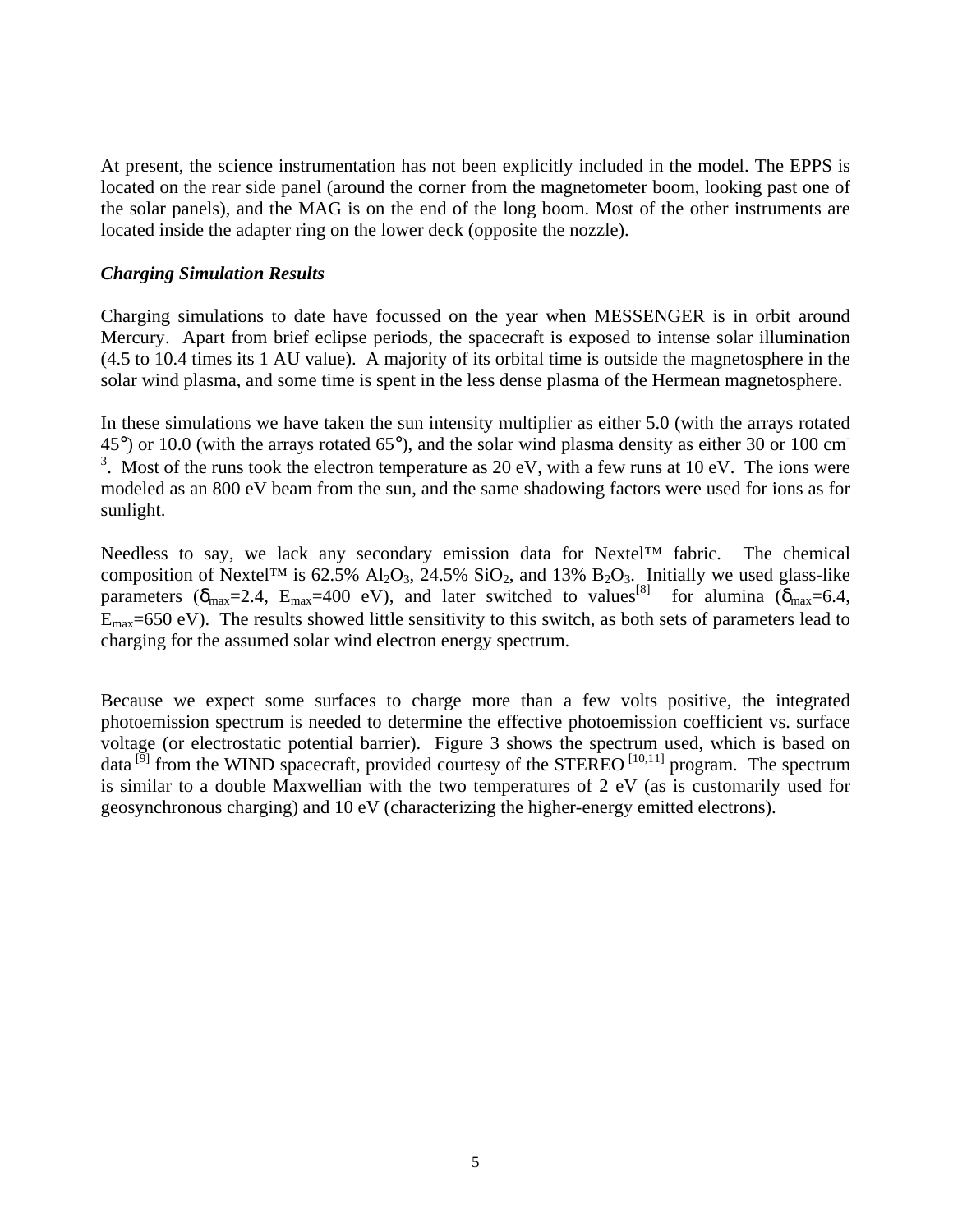

#### **Figure 3: Photoelectron spectrum (effective photoemission coefficient) used in calculations. The initial (low energy, steep) part of the curve has a temperature of 2 eV, while the high energy (less steep) part has a temperature of about 10 eV.**

Table 1 shows results from calculations for various conditions and configurations. Except as noted in the ensuing discussion, the sunshade was grounded, the solar array voltage was 60 V, the conductivity of the coverslips and the array OSRs was  $10^{-10}$  ( $\Omega$ -m)<sup>-1</sup>, the conductivity of the , the conductivity of the radiator OSRs was  $10^{-13}$  ( $\Omega$ -m)<sup>-1</sup>, and the conductivity of the Nextel<sup>TM</sup> blankets was , and the conductivity of the Nextel™ blankets was  $3 \times 10^{-13}$  ( $\Omega$ -m)<sup>-1</sup>.  $\frac{13}{13}$  (O m)<sup>-1</sup>  $(\Omega$ -m)<sup>-1</sup>. . A construction of the construction of the construction of the construction of the construction of the constr<br>The construction of the construction of the construction of the construction of the construction of the constr

Shown in the table are:

- 1. A code indicating the case number;
- 2. The plasma environment, specified by the plasma density and (for solar wind cases) the electron temperature, or (for magnetosphere cases) the plasma temperature; the Hermean environment for Cases MSW 58-64 is specified in Table 2.
- 3. The sun intensity (5 or 10 times the 1 AU value), indicating also the angle of the solar arrays;
- 4. The backing material for the solar arrays (either insulating Kapton or conductive AZ93 paint);
- 5. The calculated ground potential;
- 6. The range of Nextel<sup>TM</sup> potentials, with the maximum normally at the center of the sunshade and the minimum on the spacecraft body;
- 7. The mean potential of the radiator OSRs on the side of the body; and
- 8. The peak potential on the array surface, i.e., the surface potential of the coverslip over the 60 volt solar cells.

Runs MSW53-MSW57 are in the solar wind at high-normal density  $(100 \text{ cm}^{-3})$  and typical electron ) and typical electron temperature (20 eV). In this environment the spacecraft ground potential is about ten volts negative, the insulating Nextel™ and the radiator OSRs are many tens of volts negative, and the solar array surface peaks at twenty volts positive. Using the standard Nascap parameters for secondary emission of Kapton, the Kapton is non-charging in a 20 eV electron environment (first crossover at about 30 eV). Therefore, the Kapton backing for the solar panels goes negative only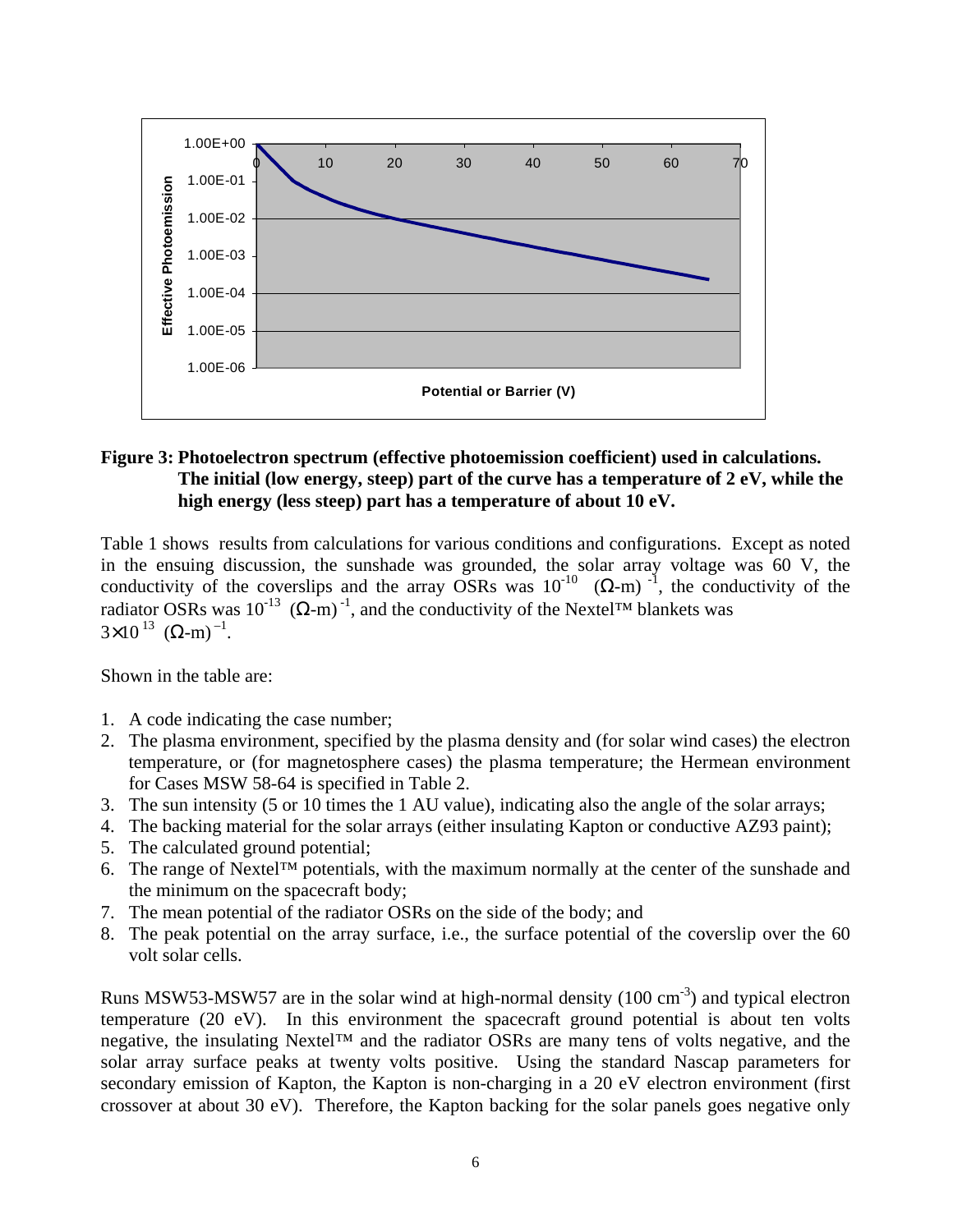far enough to match the potential field of the Nextel™ and radiator OSRs (about 20 to 30 volts negative). By contrast, if the arrays are backed with AZ93 paint (considered conducting) the spacecraft ground charges a few volts more negative, driven by plasma electrons incident on the paint. There is no obvious difference between charging at the perihelion and aphelion configurations. An additional run with lower (10 eV) electron temperature shows that the ground potential and negative insulator potential scale roughly with the temperature, while the potentials of sunlit surfaces are governed by other considerations.

| Table 1: Results for MESSENGER charging in the solar wind and in the Hermean               |  |
|--------------------------------------------------------------------------------------------|--|
| magnetosphere. The environment is characterized by an electron temperature in the solar    |  |
| wind or a plasma temperature in the magnetosphere, and a plasma density. The sun intensity |  |
| is in units of its 1 AU value. Potentials are in volts relative to "plasma ground."        |  |

| Case           |                                     | Environmer               | Array Back                        | Ground    |                | Nextel™ Potential | Radiator       |                      |
|----------------|-------------------------------------|--------------------------|-----------------------------------|-----------|----------------|-------------------|----------------|----------------------|
|                |                                     |                          | Material                          | Potential |                |                   | Potential Peak |                      |
|                | eV                                  | $m^{-3}$                 |                                   |           | Min            | Max               |                |                      |
| MSW53          | $Te=20$                             | $1.00E + 08$             | $\mid$ 10   Kapton                | $-10.6$   | $-82$          |                   | $-70.1$        | 21                   |
| MSW54          | $T_{e=20}$                          | $1.00E + 08$             | Kapton                            | $-10.636$ | $-81.4$        | $-3.5$            | $-69.3$        | 21.45                |
|                |                                     | $1.00E + 08$             | AZ93                              | $-13.9$   | $-80.1$        | $-2.2$            | $-67.92$       | 20.08                |
| MSW55<br>MSW56 | $\frac{\text{Te=20}}{\text{Te=20}}$ | $1.00E + 08$             | $\overline{10}$ $\overline{AZ93}$ | $-14$     | $-82.5$        | $-0.4$            | $-70.1$        | 19.39                |
| $MSW57$ Te=10  |                                     | $\vert$ 1.00E+08 $\vert$ | $5$ $AZ93$                        |           | $-7.7$ $-47.8$ | 6.5               | $-39.7$        | 21.2                 |
|                |                                     |                          |                                   |           |                |                   |                |                      |
|                |                                     | $3.00E + 07$             | Kapton                            | 0.247     | -58.6          |                   | $-48$          | 46.35                |
| MSW71<br>MSW72 | $\frac{Te=20}{Te=20}$               | $3.00E + 07$             | AZ93                              | $-3.33$   | $-59.8$        | 3.16              | $-48.54$       | 43.28                |
|                |                                     |                          |                                   |           |                |                   |                |                      |
|                |                                     |                          |                                   |           |                |                   |                |                      |
| <b>MSW58</b>   | $T=82$                              | $1.00E + 07$             | $5$ Kapton                        | 9.1       |                | 5.8 16.9          | 1.9            | 64.3                 |
| <b>MSW59</b>   | $T=82$                              | $1.00E + 07$             | AZ93                              | 5.5       | 1.4            | 16.9              | 1.8            | 60.83                |
| <b>MSW60</b>   | $T=37$                              | $3.00E + 06$             | Kapton                            | 14.3      |                | 29.1              | 7.3            |                      |
|                |                                     |                          |                                   |           |                | $\vert$ 29        |                | $\frac{72.6}{72.19}$ |
| <b>MSW61</b>   | $T=37$                              | $3.00E + 06$             | AZ93                              | 13.9      |                |                   | 7.2            | 70.16                |
| <b>MSW62</b>   | $T = 1000$                          | $3.00E + 06$             | Kapton                            | 11.9      | 4.1            | 24.8              | 4.8            |                      |
| MSW63          | $T = 1000$                          | $3.00E + 06$             | AZ93                              | 10.8      |                | $\vert$ 24.5      | 4.5            | 69.11                |
| MSW64          | $T=37$                              | $3.00E + 06$             | 0 Kapton                          | 1.1       |                | 1.8               | 0.9            |                      |
| MSW65 T=37     |                                     | $3.00E+06$               | $0$  AZ93                         | 1.25      | 1.8            | 1.8               | 0.9            |                      |

Runs MSW71-MSW72 are in the solar wind at low-normal density  $(30 \text{ cm}^{-3})$ . With the lowered ). With the lowered electron current, the ground potential remains near zero, the negative charging of insulators is somewhat lessened, and the array surface charging (driven by the array voltage) is greatly increased.

In all of these cases, a substantial (often dominant) contribution to the negative current to ground comes from conduction through the coverslips over the positively biased solar cells. These coverslip surfaces attain potentials above the normal floating potential of the material, and below the sum of the ground potential plus the cell bias. Current conducted through these coverslips represents a small parasitic current through the array circuit, but substantial plasma current to spacecraft ground. The dominant positive current to ground comes from conduction through the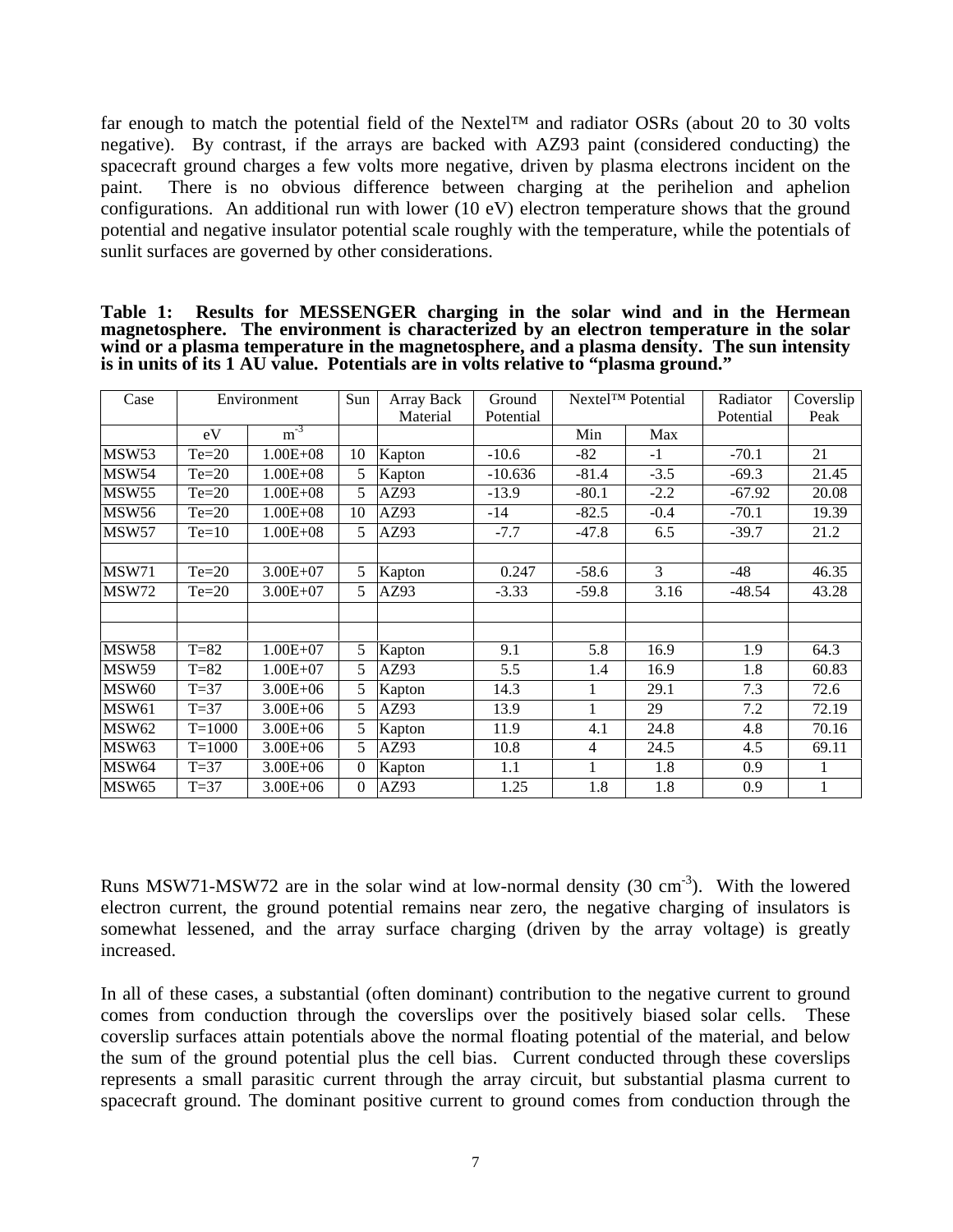array OSRs, which always charge positive (due to solar photoemission) relative to the underlying ground.

For example, in case MSW55, the negative current to ground consists of 22 µA of direct plasma current (mostly on the AZ93 solar array backs), plus 12 µA conducted through the coverslips. This is balanced (approximately) by 36 µA conducted through the array OSR's. In the similar case with Kapton backing on the solar arrays (MSW54), the negative current to ground consists of only 5  $\mu$ A of direct plasma current plus 15 µA of conducted current, balanced by 20 µA of positive current conducted through the OSR's.

We are also concerned with charging during passage through the Hermean magnetosphere. Mariner 10 measured three sets of plasma sheet environments, Maxwellian approximations to which are shown in Table 2. Of these, environments A and B (at 82 eV and 37 eV) lie above the first crossover of most materials, and environment C (at 1 keV) lies below the second crossover, so that no negative potentials are seen. (See runs MSW58-MSW65.) However, in all these environments electron collection by positive surfaces is rather difficult, so that nearly the full solar array potential appears on the coverslip surfaces. (See Figure 4.) To cause substantial negative spacecraft charging, even in eclipse, requires a Hermean electron temperature exceeding 3 keV.

**Table 2. Maxwellian approximations to three representative Hermean magnetospheric environments observed by Mariner 10 and used in Table 1.**

|                       | $\overline{\phantom{a}}$                                                                                        |                         |                                                                                                                 |
|-----------------------|-----------------------------------------------------------------------------------------------------------------|-------------------------|-----------------------------------------------------------------------------------------------------------------|
| $n [m^{-3}]$<br>_____ | $1\times10^{7}$                                                                                                 | $3\times10^{6}$         | $3\times10^{6}$                                                                                                 |
| T [eV]                | $\sim$ $\sim$<br>$\delta$                                                                                       | $\sim$<br>$\mathcal{I}$ | 1000                                                                                                            |
|                       |                                                                                                                 |                         |                                                                                                                 |
|                       | the contract of the contract of the contract of the contract of the contract of the contract of the contract of |                         | the contract of the contract of the contract of the contract of the contract of the contract of the contract of |

## *Conclusions*

The intense solar illumination and solar wind at Mercury orbit leads to charging considerations different than those of the more familiar geosynchronous orbit charging. The high temperature of the solar array causes the coverslips and OSRs to be sufficiently conductive to reduce differential charging between the array surface and spacecraft ground. A large fraction of the array potential remains on the coverslip surfaces. Based on this information, the project has elected not to use conductive ITO coating on the coverslips or the array OSRs.

The calculations indicate that in the solar wind spacecraft ground will charge negative to about ten volts, while the insulating spacecraft surfaces (OSR radiators and Nextel<sup>TM</sup> blankets) will charge several tens of volts negative. By contrast, we expect the entire spacecraft to charge positive in the Hermean magnetosphere, even in eclipse.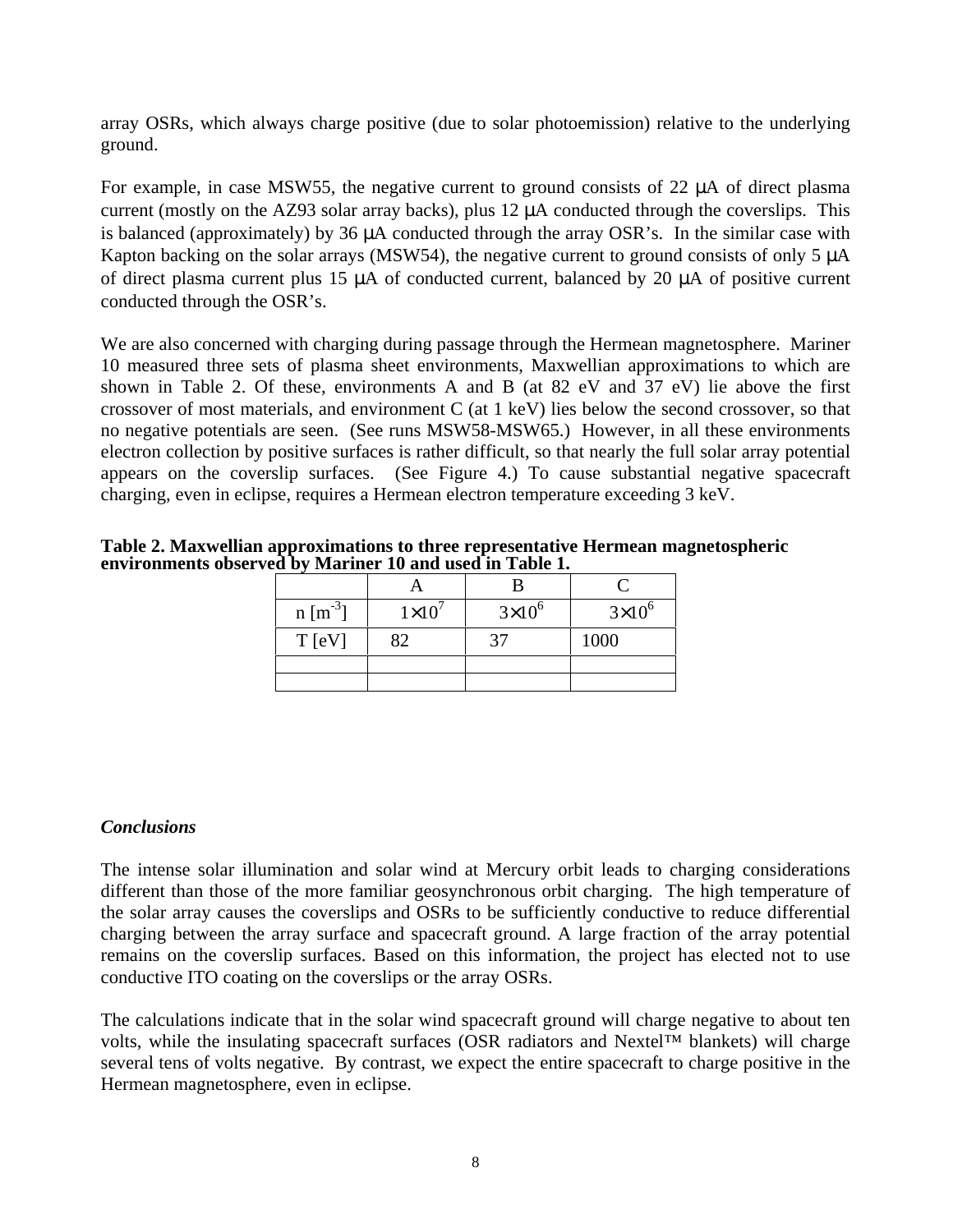

**Figure 4. Surface potentials for MESSENGER in the Hermean magnetosphere (case MSW58) showing solar array voltages conducted to coverslip surfaces**

Further calculations are needed to assess the impact of the charged insulating surfaces on the EPPS and other science instruments. If these are found to cause a problem, it may be necessary to apply a conductive coating to the radiator OSRs and Nextel™ blankets in the vicinity of the plasma instruments.

To cause conventional spacecraft charging, as seen in Earth's magnetosphere, requires a plasma with electron temperature of at least  $3 \text{ keV}$ , more than three times hotter than was observed by Mariner 10. Such charging would present a hazard only on exit from eclipse, when the solar arrays are cold. At any other time the high conductivity of the coverslips would maintain a level of differential charging too small to cause solar array arcing.

#### *References*

- 1. "MESSENGER Home Page", http://sd-www.jhuapl.edu/MESSENGER/index.html.
- 2. Vilas, F., C. R. Chapman, M. S. Matthews (editors), *MERCURY*, Tucson: University of Arizona Press, 1988.
- 3. "Mercury", http://pds.jpl.nasa.gov/planets/welcome/mercury.htm.
- 4. Musmann, G., J. M. Neubauer, and E. Lamers, "Radial variations of the interplanetary field between 0.3 and 1.0 AU: Observations by Helios 1. *Journal of Geophysical Research 82,* 551-562.
- 5. Russell, C. T., D. N. Baker, and J. A. Slavin, "The Magnetosphere of Mercury", in Vilas, *op. Cit.*, (Reference 2).
- 6. Ogilvie, K. W., Scudder, J. D., Vasyliunas, V. M., Hartle, R. E., and Siscor, G. L., "Observations at the planet Mercury by the plasma electron experiment: Mariner 10", *Journal of Geophysical Research 82, 1807 (1977)*.
- 7. *3M Nextel™ Ceramic Textiles Technical Notebook.* http://www.3m.com/ceramics/misc/tech\_notebook.jhtml
- 8. Dawson, P. H., "Secondary Electron Emission Yields of some Ceramics", *Journal of Applied Physics 37*. 3644, 1966.
- 9. Larsen, D. Private Communication.